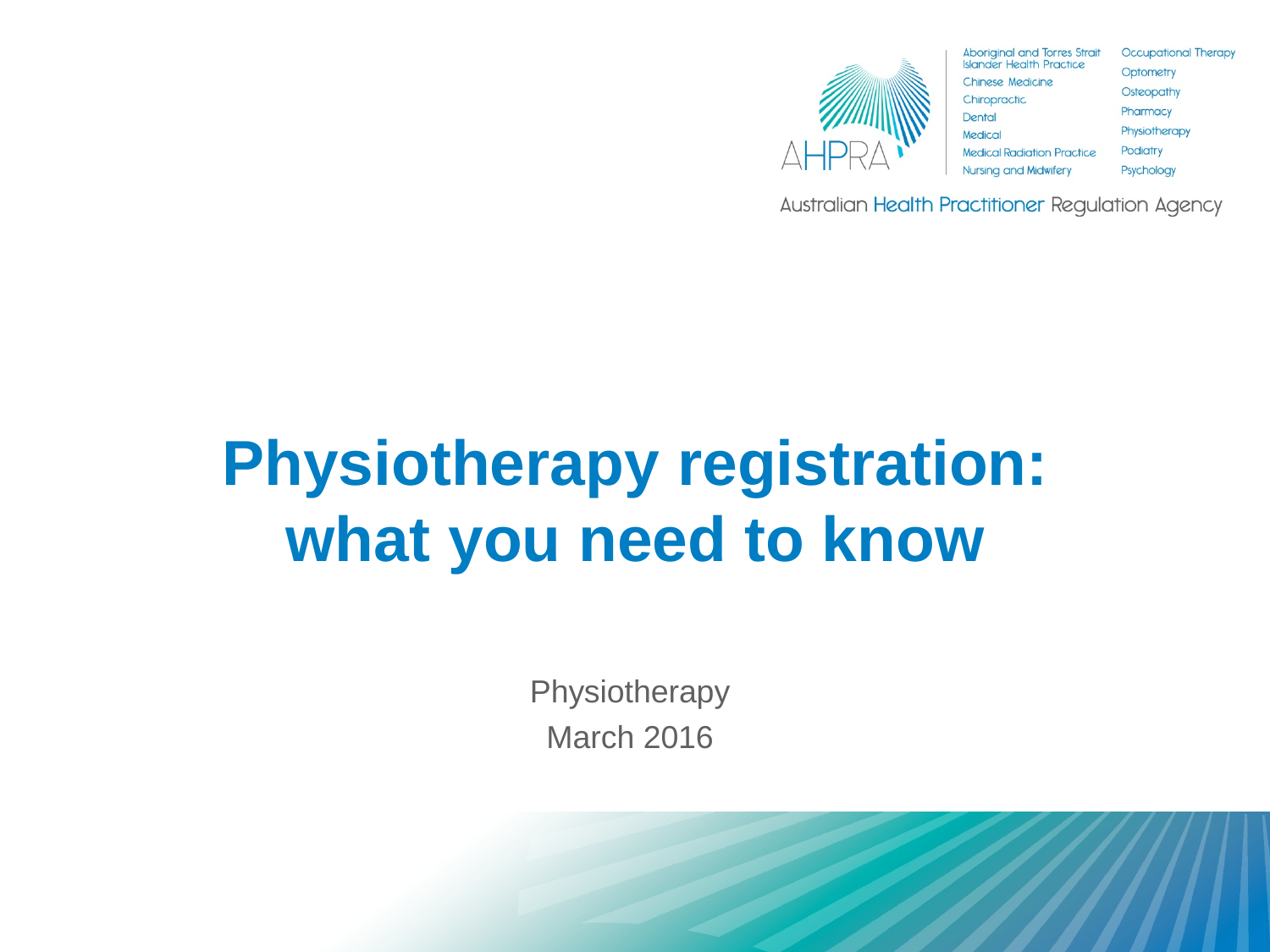### What is the National Registration and Accreditation Scheme?

A single, national regulatory system for registered health professions

- 14 health profession boards
- Australian Health Practitioner Regulation Authority



**Occupational Therapy** harmacy hysiotherap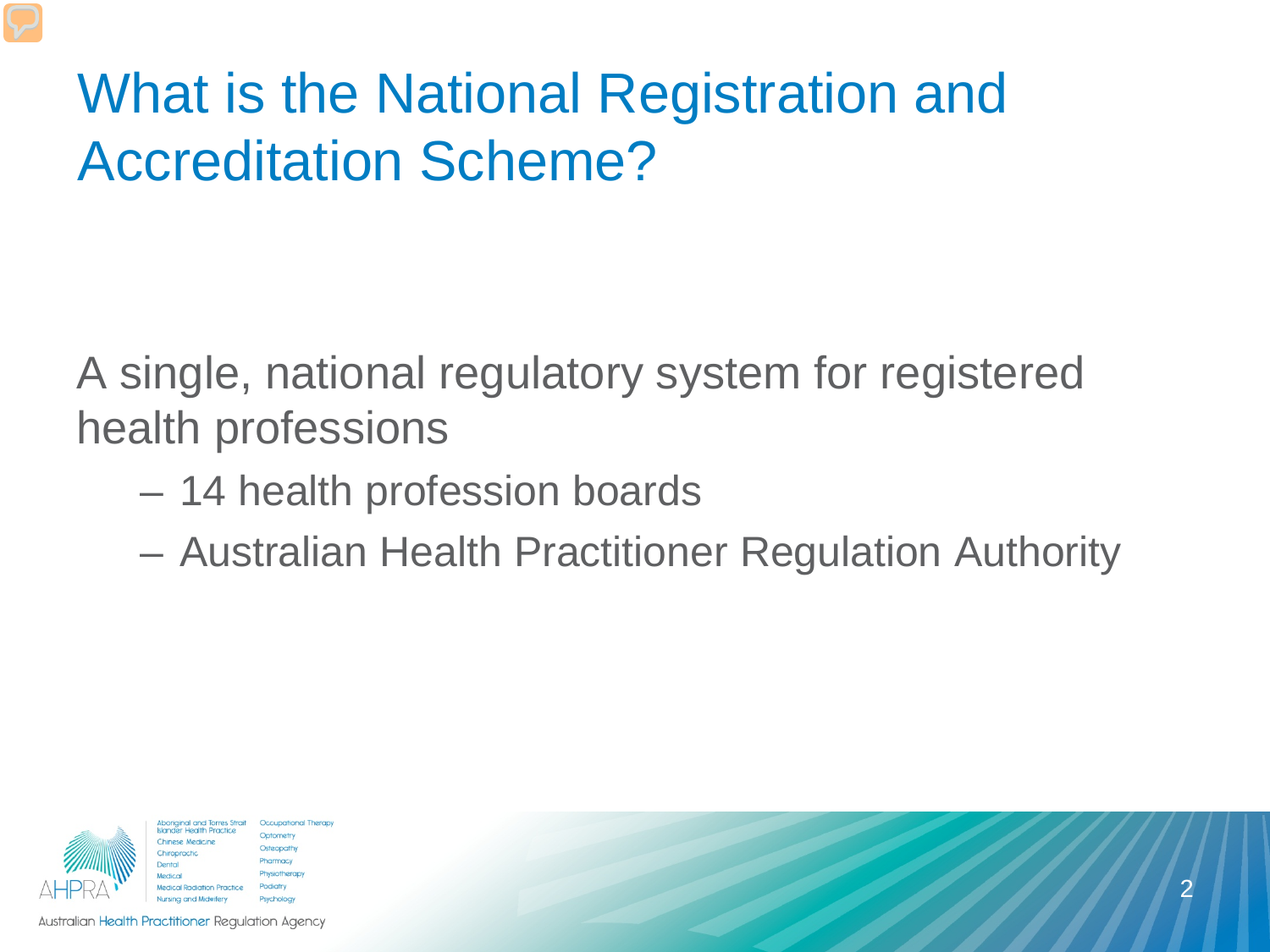### The National Scheme

- **Mobility:** registered physiotherapists are able to practise across Australia
- **Uniformity:** consistent national standards registration and professional conduct
- **Efficiency:** streamlined, effective
- **Collaboration:** sharing, learning and understanding between professions
- **National online registers:** showing current conditions on practice (except health)

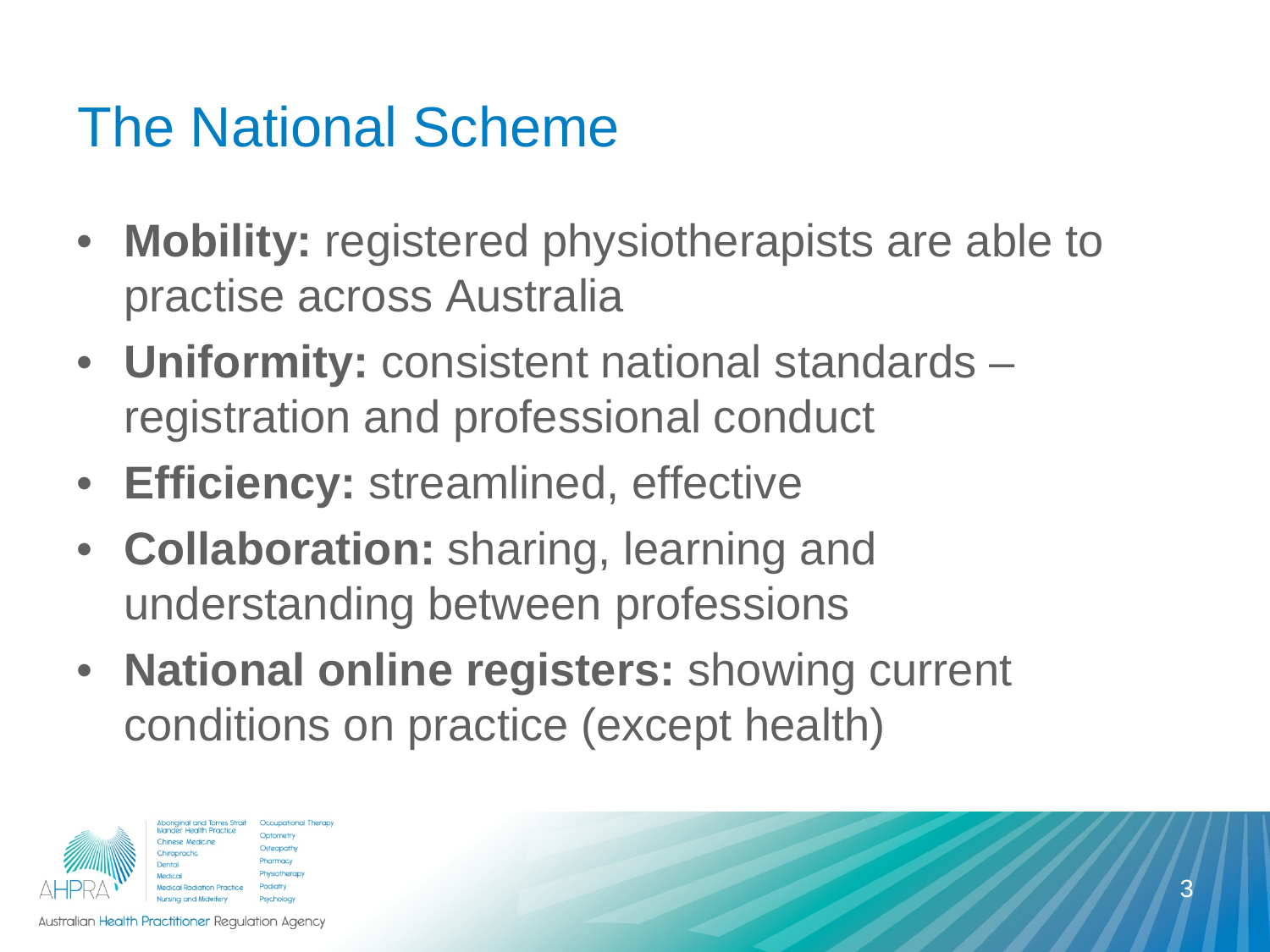### Regulated health professions

Aboriginal and Torres Strait Islander Health Practice Occupational Therapy Chinese medicine practice **Chinese Medicine practice Chinese Medicine in the Chinese Medicine in the Chinese Medicine in the Chinese Medicine in the Chinese Medicine in the Chinese Medicine in the Chinese Medicine in the** Chiropractic Chiropractic Chiropractic Chiropractic Chiropractic Chiropractic Chiropractic Chiropractic Chiropractic Chiropractic Chiropractic Chiropractic Chiropractic Chiropractic Chiropractic Chiropractic Chiropractic C Dental practice **Pharmacy** Medical **Physiotherapy** Medical radiation practice **Podiatry** Podiatry Nursing and midwifery **Psychology** 





iriainal and Torres Strait **Occupational Therapy Health Practice** Optometry Osteopath Pharmacy hysiotherapy **Podiatry** Nursing and Midwifery Psychology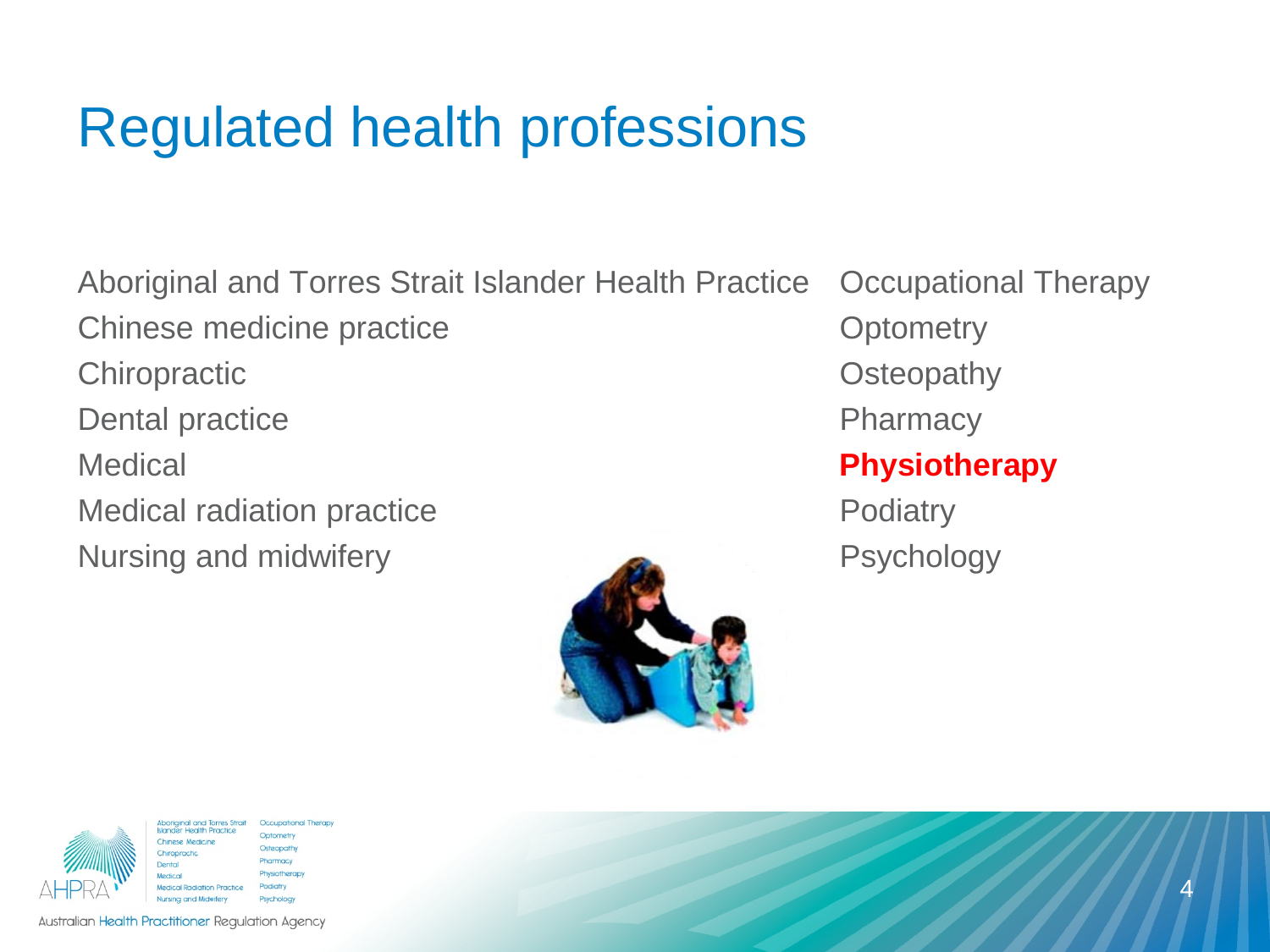#### Who does what?

#### **Physiotherapy Board of Australia**

- Sets national standards, codes and guidelines for physiotherapy
- Decides who is registered to be a physiotherapist
- Approves accredited programs of study
- Oversees assessment of overseas trained practitioners

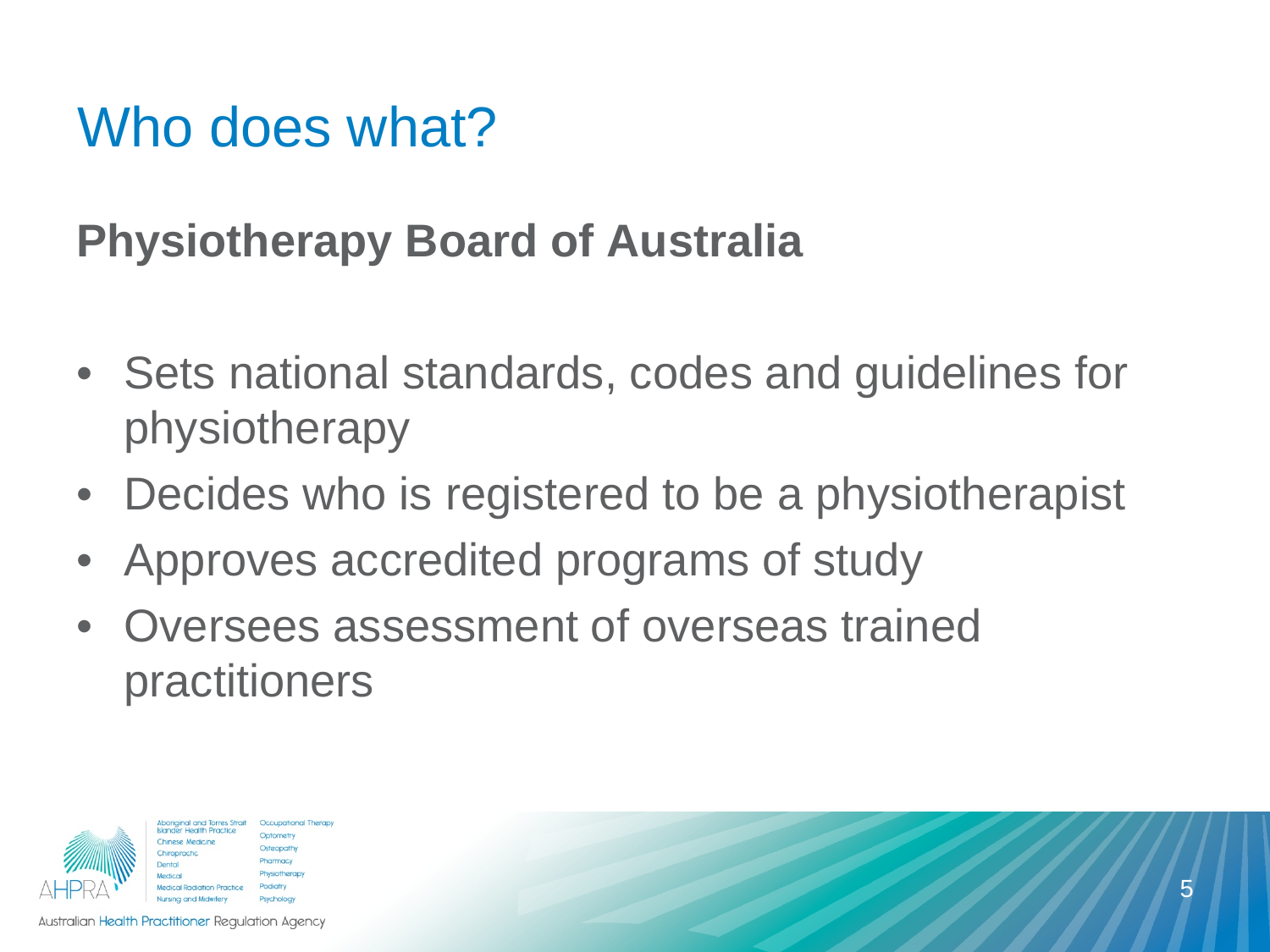### What is AHPRA?

#### **Australian Health Practitioner Regulation Agency**

- Provides support & administration services to National Boards & committees
- Operates one national office with shopfront in each State & Territory
- Employs staff, owns property & enters into contracts on behalf of Boards





harmacy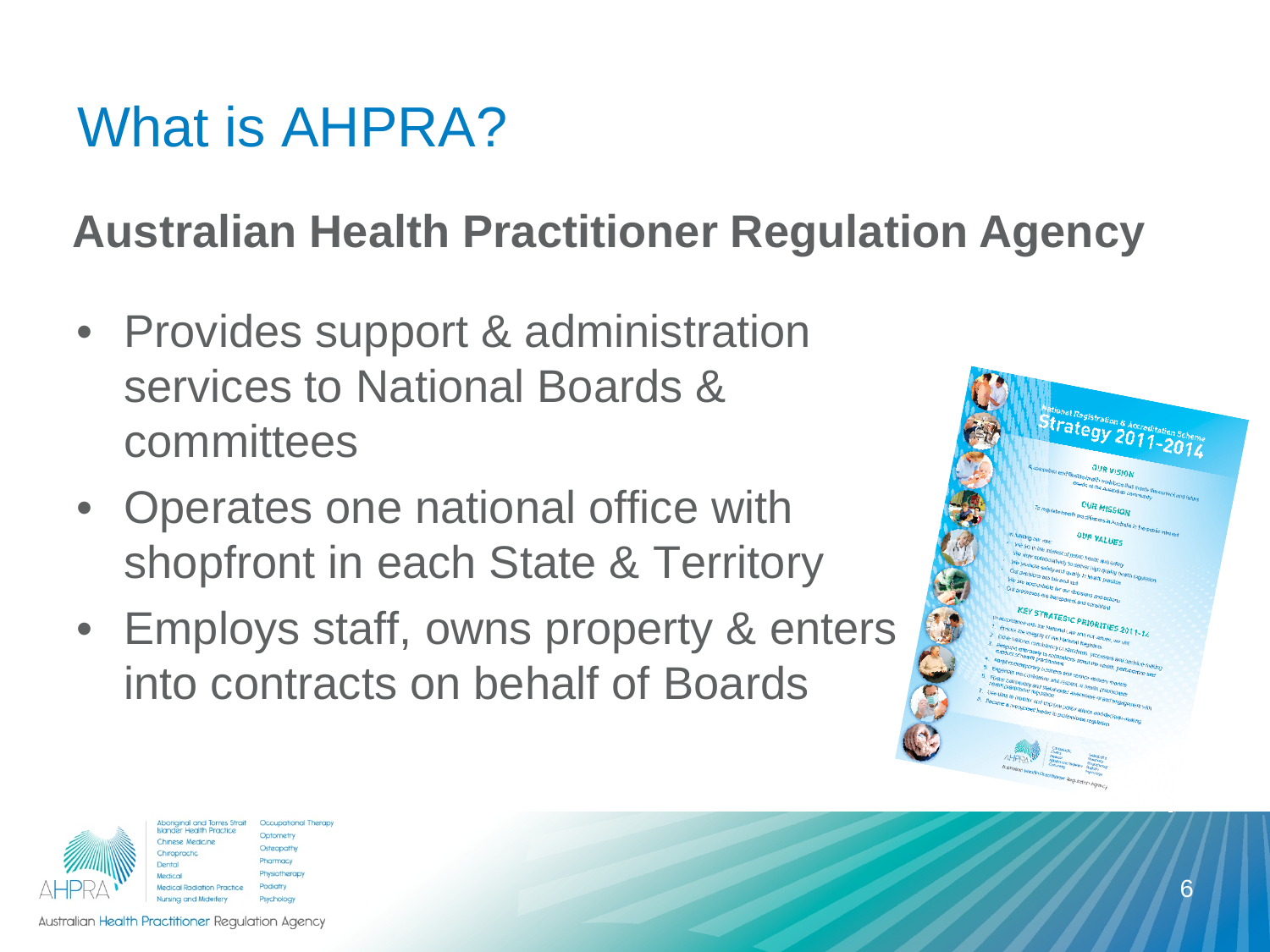## Key features of registration

- Mandatory standards that must be met to remain registered:
	- Criminal history
	- Continuing professional development
	- Recency of practice
	- English language skills
	- Professional indemnity insurance

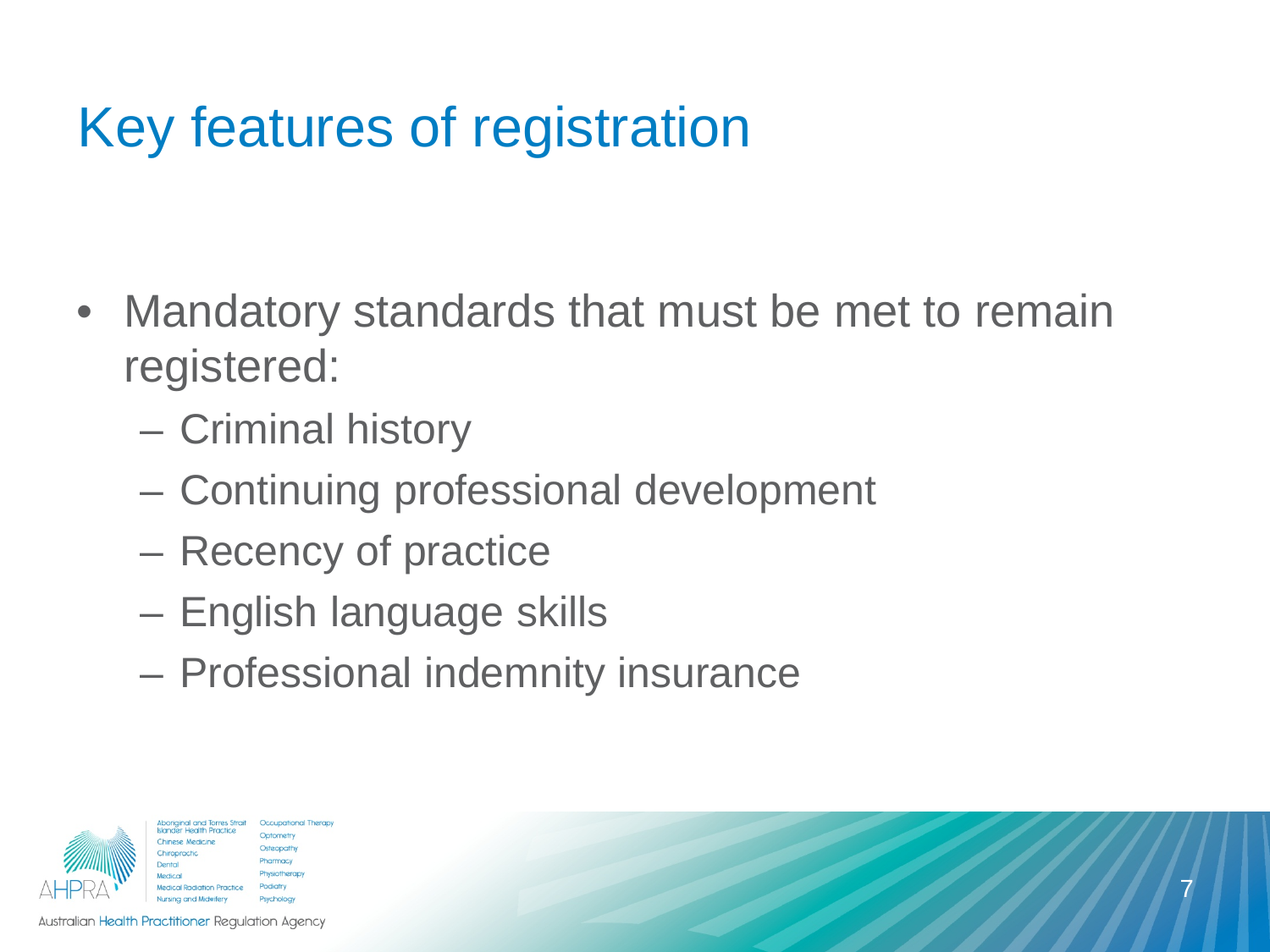### Key features of registration

- Student registration
- Initial registration application upon qualification, then apply to renew every year
- Public online register of physiotherapists
- Notifications (complaints)
	- Health, performance and conduct
	- Mandatory notifications
	- More at [www.ahpra.gov.au/Notifications](http://www.ahpra.gov.au/Notifications.aspx)

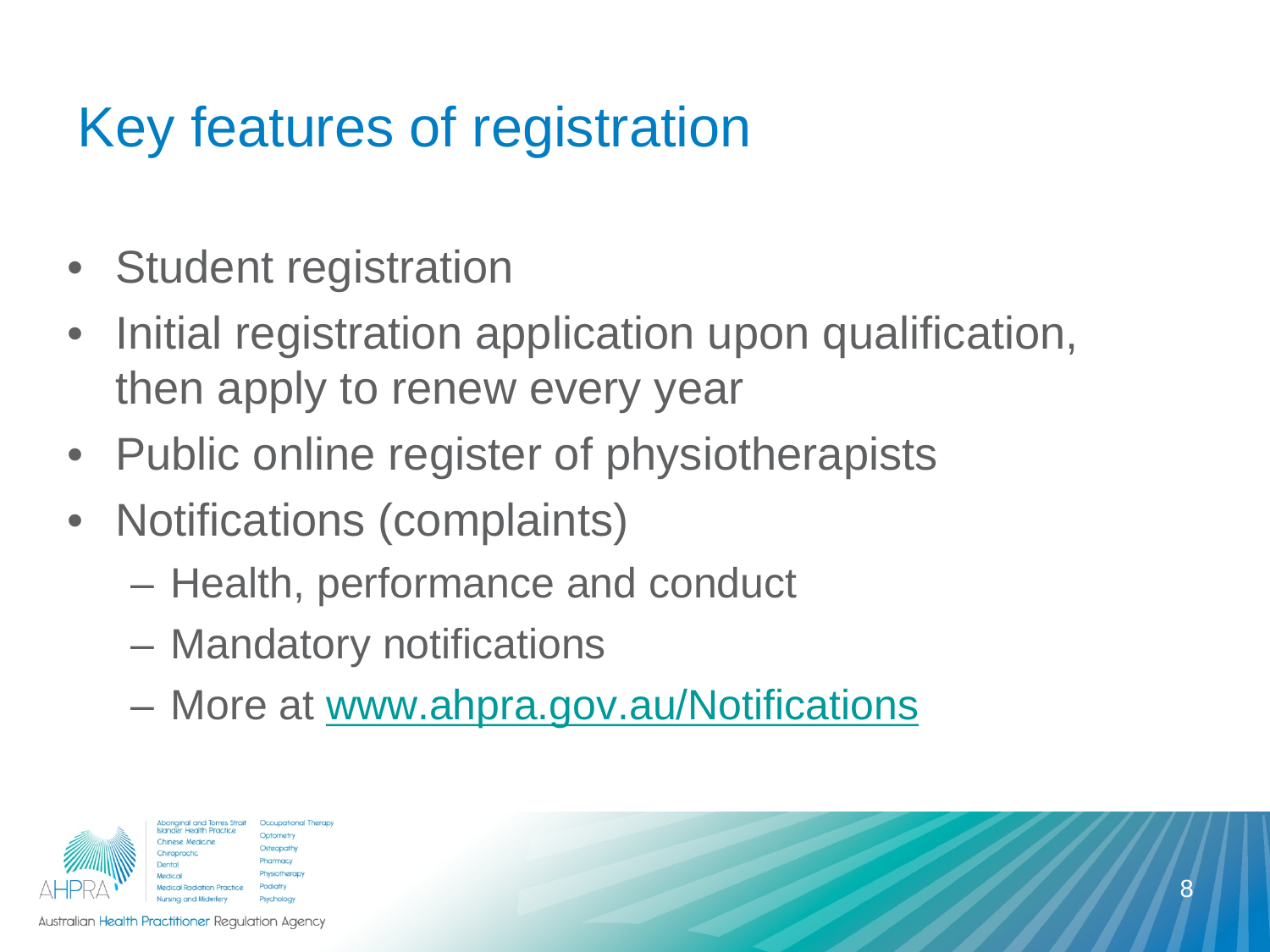## Why register?

- Registration is a legal requirement
	- main purpose: public protection
	- only suitable persons with approved qualifications, who meet requirements of registration standards, are eligible
- If you want to practise as a physiotherapist you must be registered
- Qualification is not registration

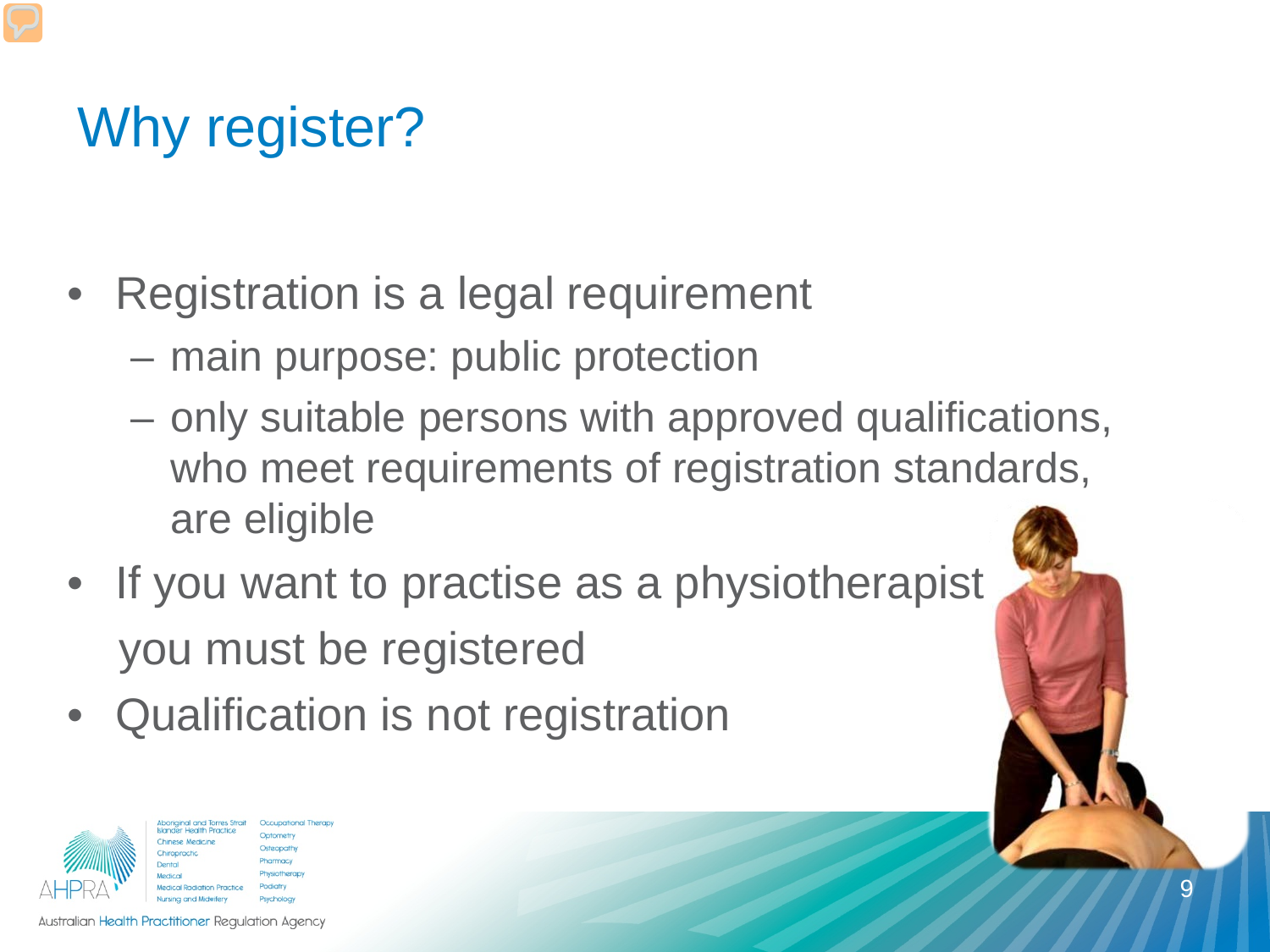### Why are physiotherapists registered?

You must not practise unregistered: fines of up to \$30,000



**Occupational Therapy** 

wcholog

| Aboriginal and Torres Strait<br><b>Islander Health Practice</b> |  |
|-----------------------------------------------------------------|--|
| Chinese Medicine                                                |  |
| Chiropractic                                                    |  |
| Dental                                                          |  |
| Medical                                                         |  |
| <b>Medical Radiation Practice</b>                               |  |
| <b>Nursing and Midwifery</b>                                    |  |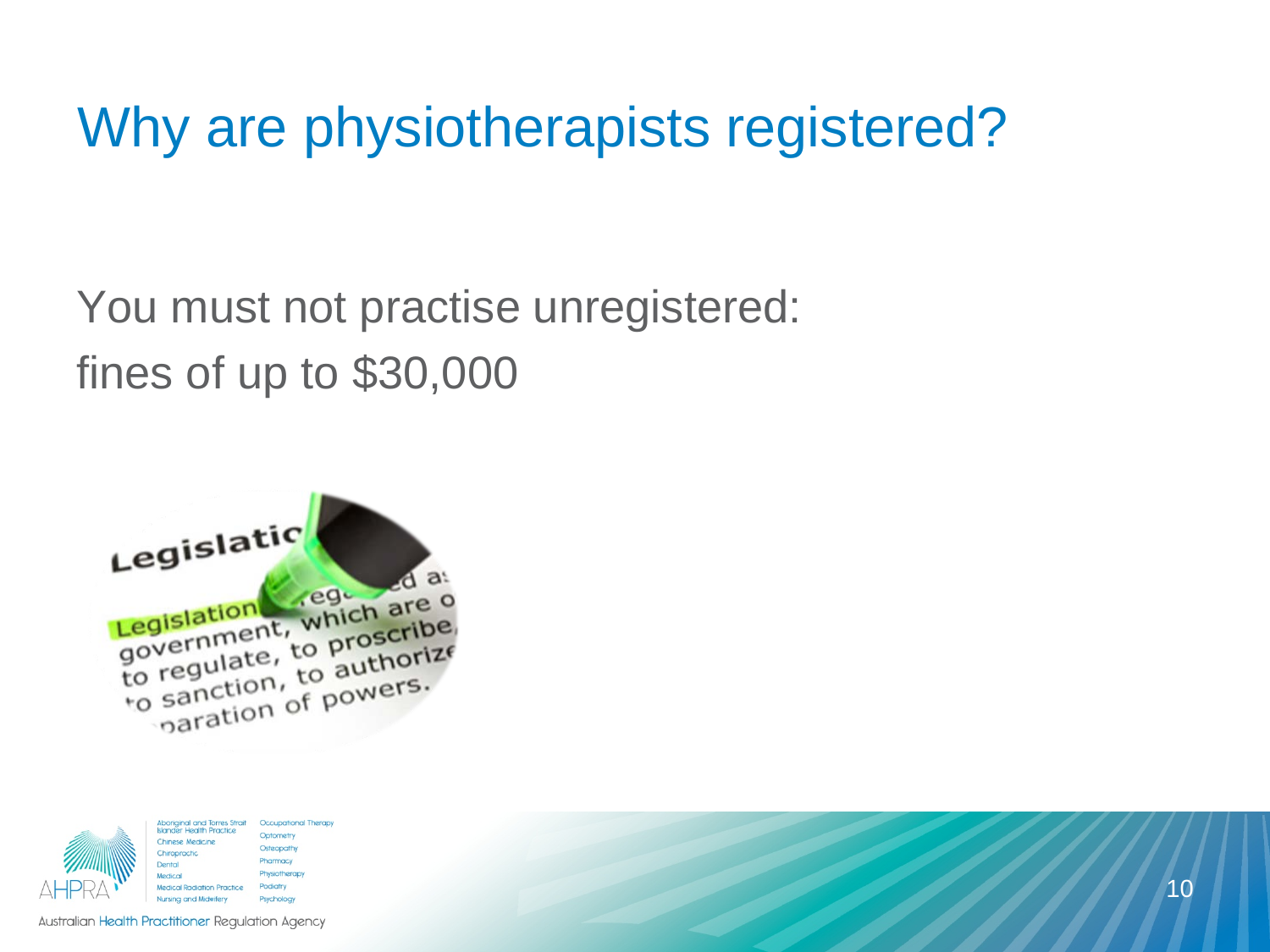#### What constitutes practice?

• Practice is any role where health practitioner skills & knowledge are used whether remunerated or not





Not restricted to direct clinical care - includes working in:

- **nonclinical relationship with clients**
- **Example 2** management & administration
- **E** education & research
- **advisory, regulatory or policy roles**
- any other roles that impact on safe, effective delivery of services in the profession &/or use professional skills

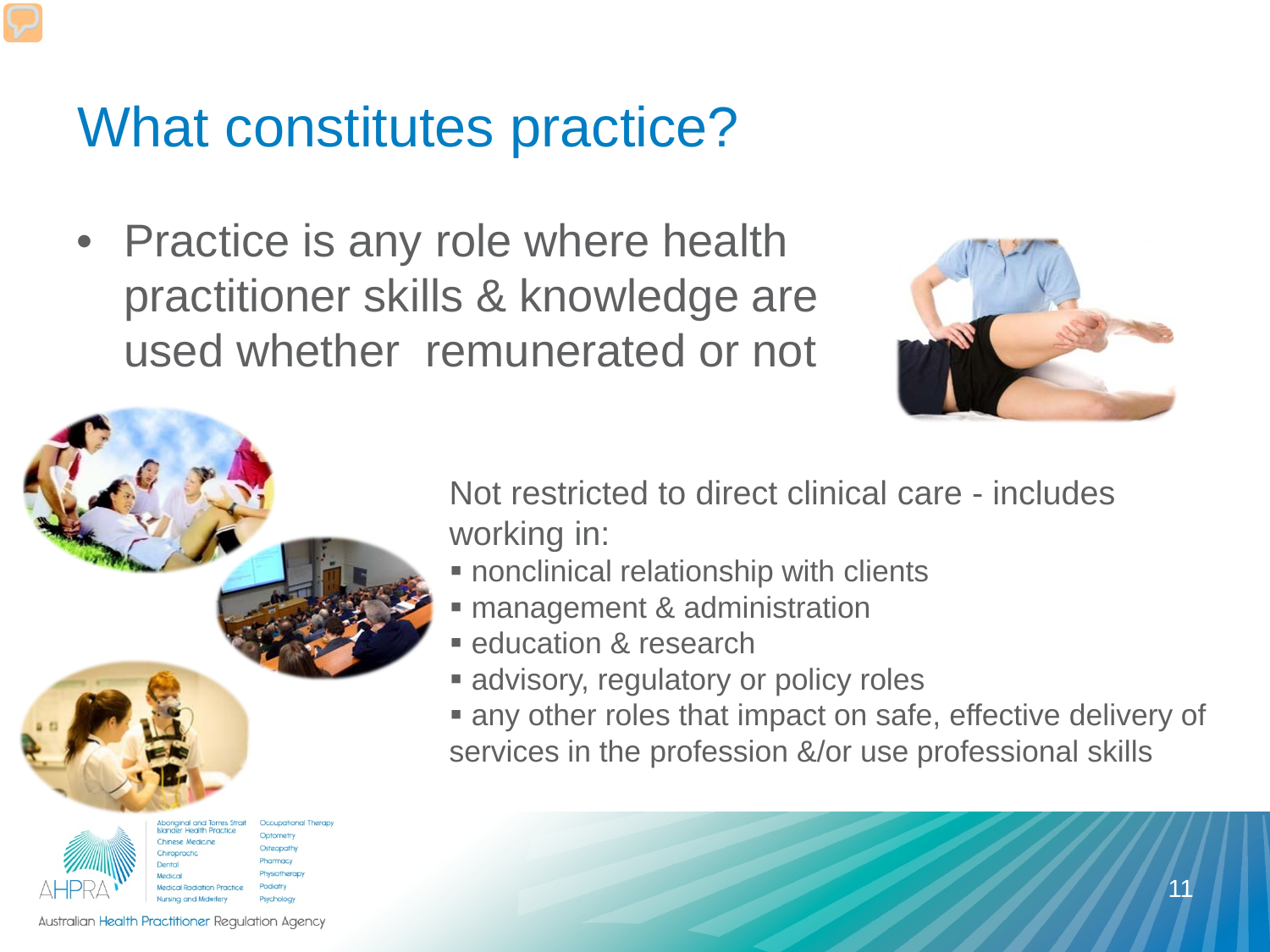### Why should you care?

#### • **No registration, no job as a physiotherapist**

- Cannot use the title "Physiotherapist" and "Physical Therapist"
- Restricted practice: One of only four professions legally able to manipulate the cervical spine
- REMINDER: You cannot work as a physiotherapist if you are not registered

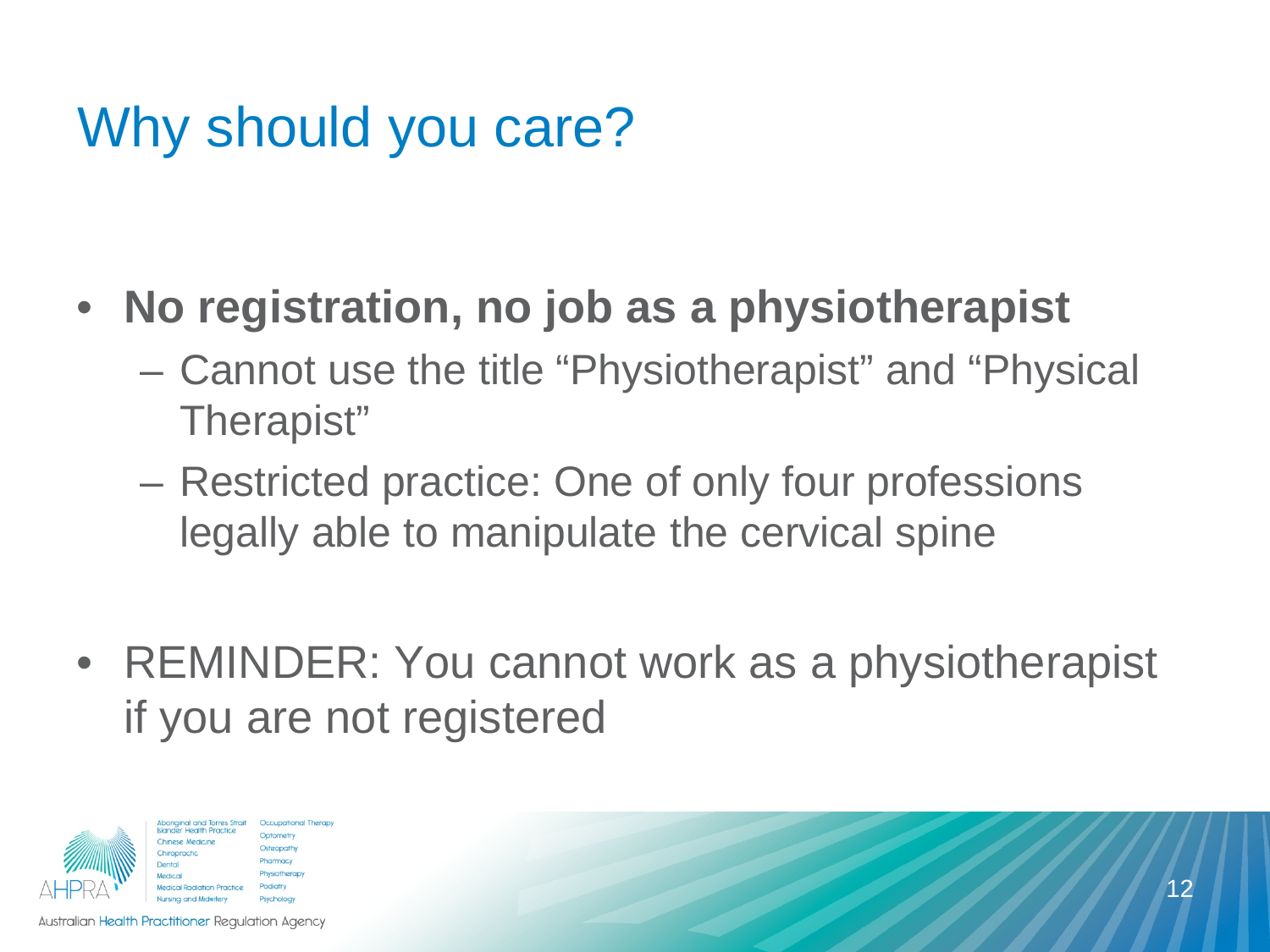## When things go wrong

- You will be held to account against the Registration Standards and the Physiotherapy Code of Conduct
- Common complaints:
	- Communication
	- Boundary issues
	- Behaviour
	- Clinical care
	- Documentation

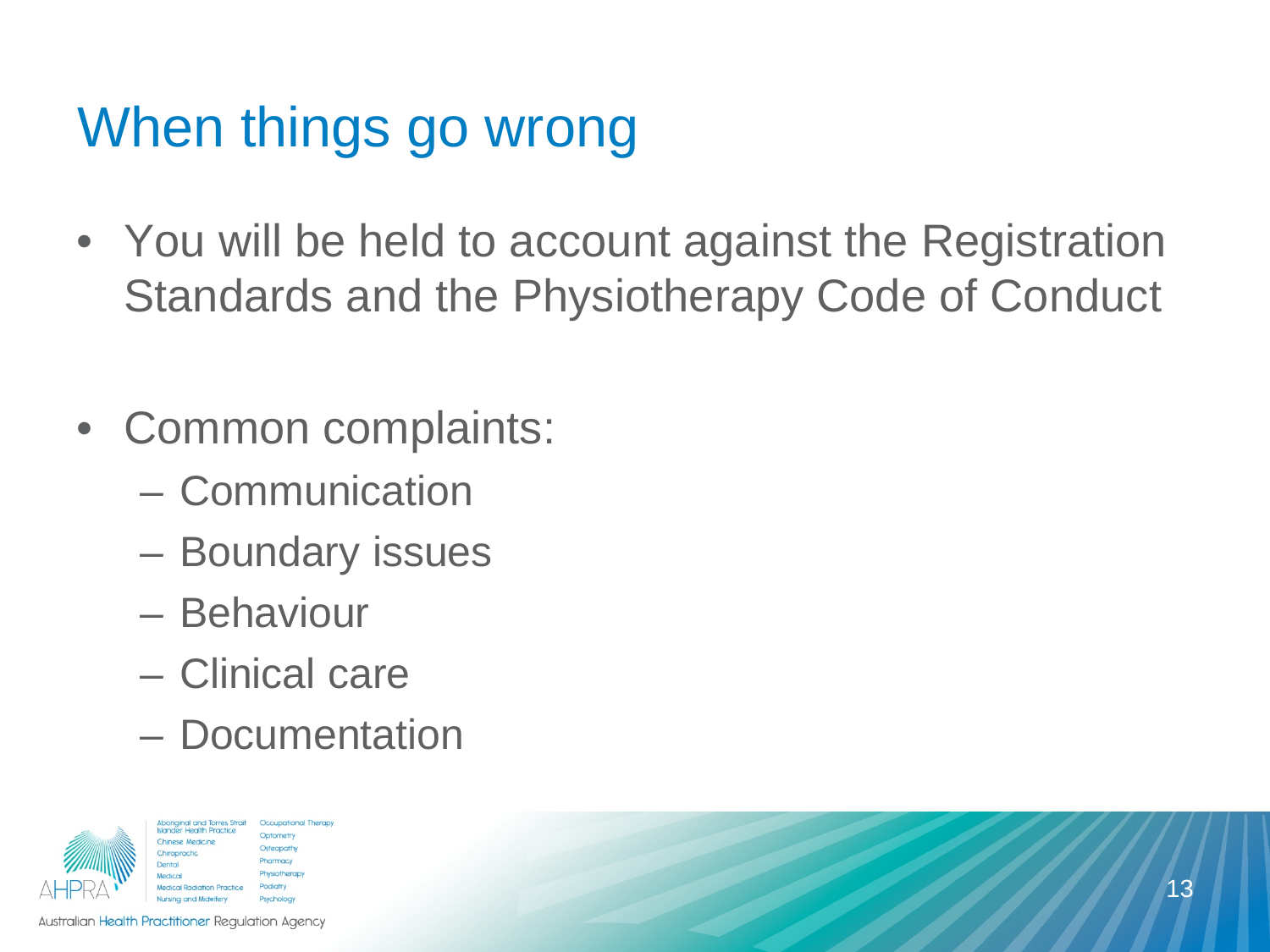#### Voluntary Notifications...



### **Anyone** may make a notification about a physiotherapist's **performance**, **conduct** or **health** in writing, on-line or by phone



**Occupational Therapy** harmacy hysiotherap Psycholog

**Australian Health Practitioner Regulation Agency**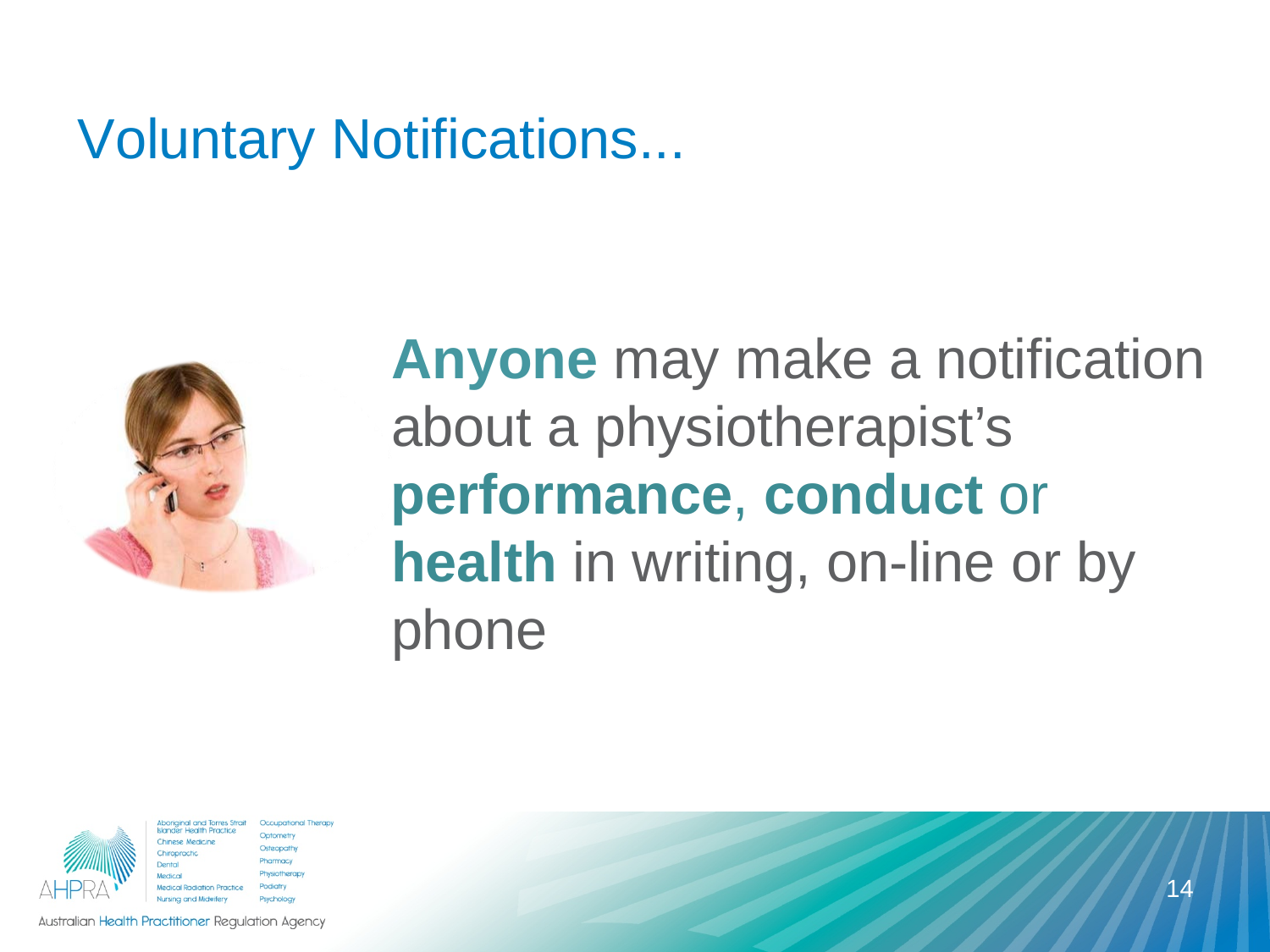### Mandatory notifications...

**Practitioners & employers** must report physiotherapists if reasonable belief they have engaged in **notifiable conduct**:

- practising while intoxicated by drugs or alcohol
- engaging in sexual misconduct in professional practice
- placing the public at risk of substantial harm through a physical or mental impairment affecting practice
- placing the public at risk of harm through a substantial departure from accepted professional standards



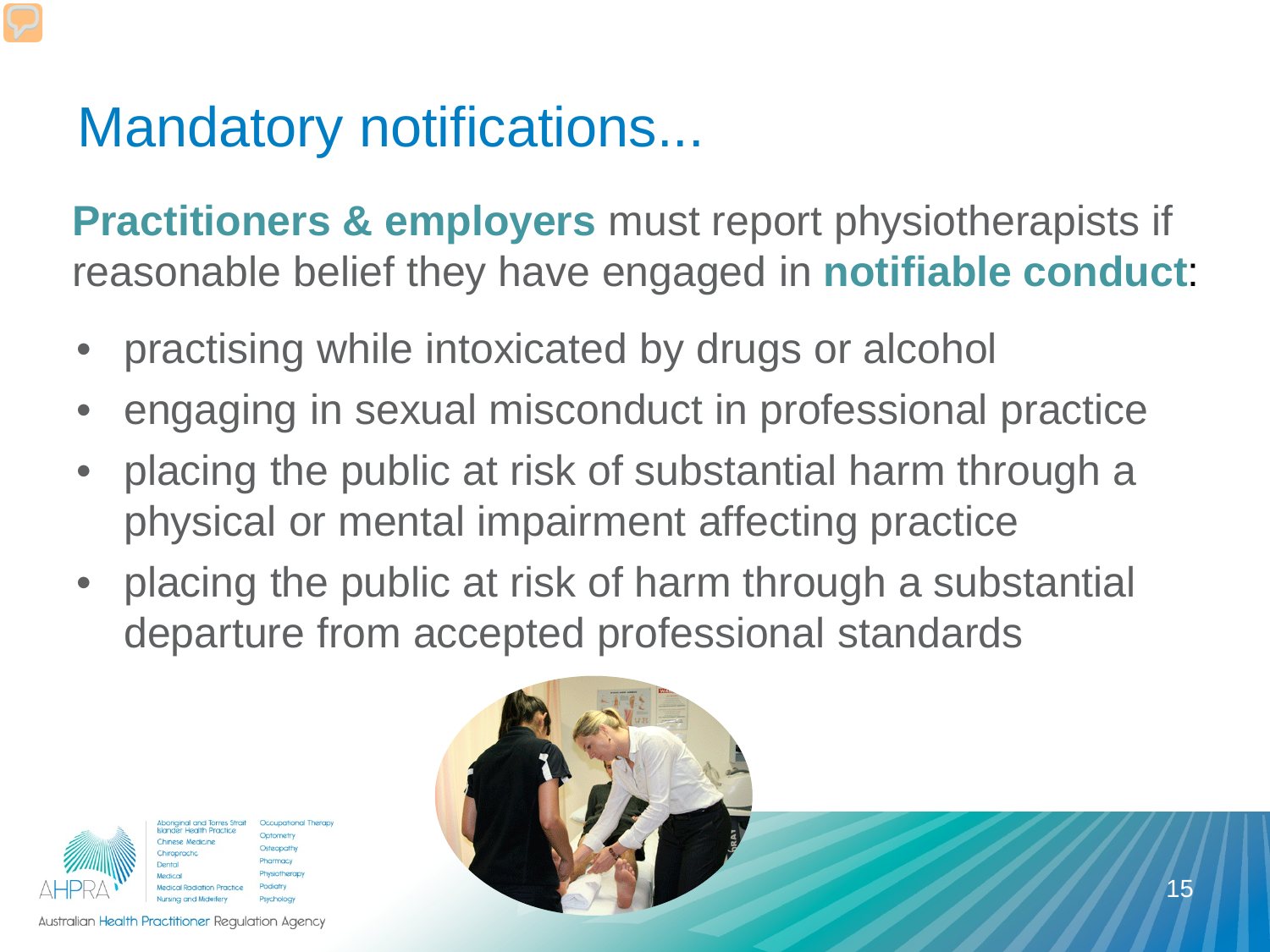## Becoming registered

- Graduation does not mean automatic registration
- Once qualified, you must apply for registration (information provided by University to AHPRA)
- Application can be made online
- You must meet registration requirements



Occupational Therapy Optometry harmacy hysiotherap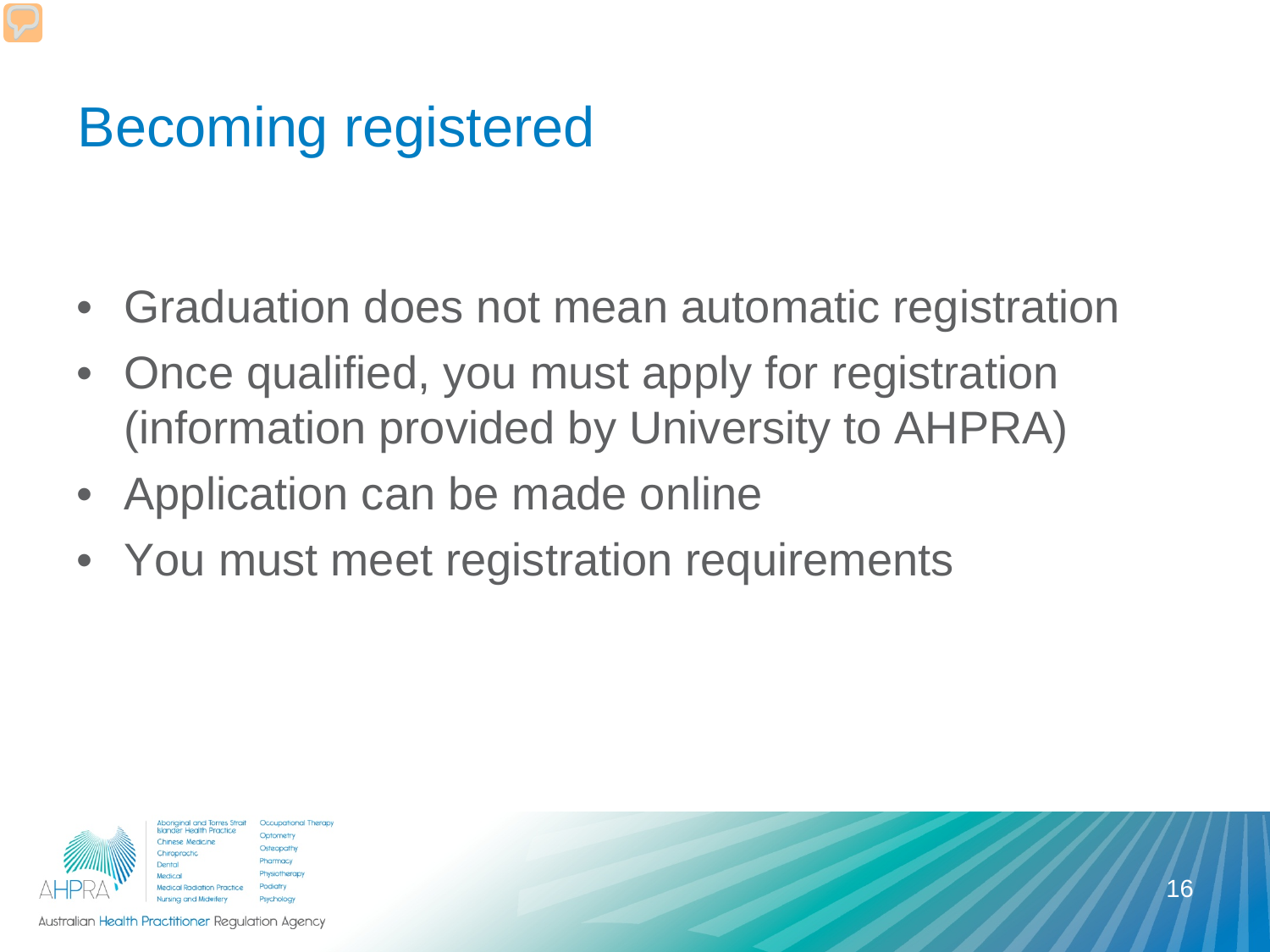### What are applicant obligations?

- Ensure all information provided is **true & correct**
- **Update any changes** to principal place of practice, postal address, name changes during application process
- If you are **unsure whether to disclose information**  disclose anyway or call AHPRA for more information





**Occupational Therapy** Optometry Osteopath Pharmacy hysiotherapy **Podiatry** 

**Serious penalties may apply if an applicant is found to have provided false &/or misleading information, including application being refused**

**Australian Health Practitioner Regulation Agency**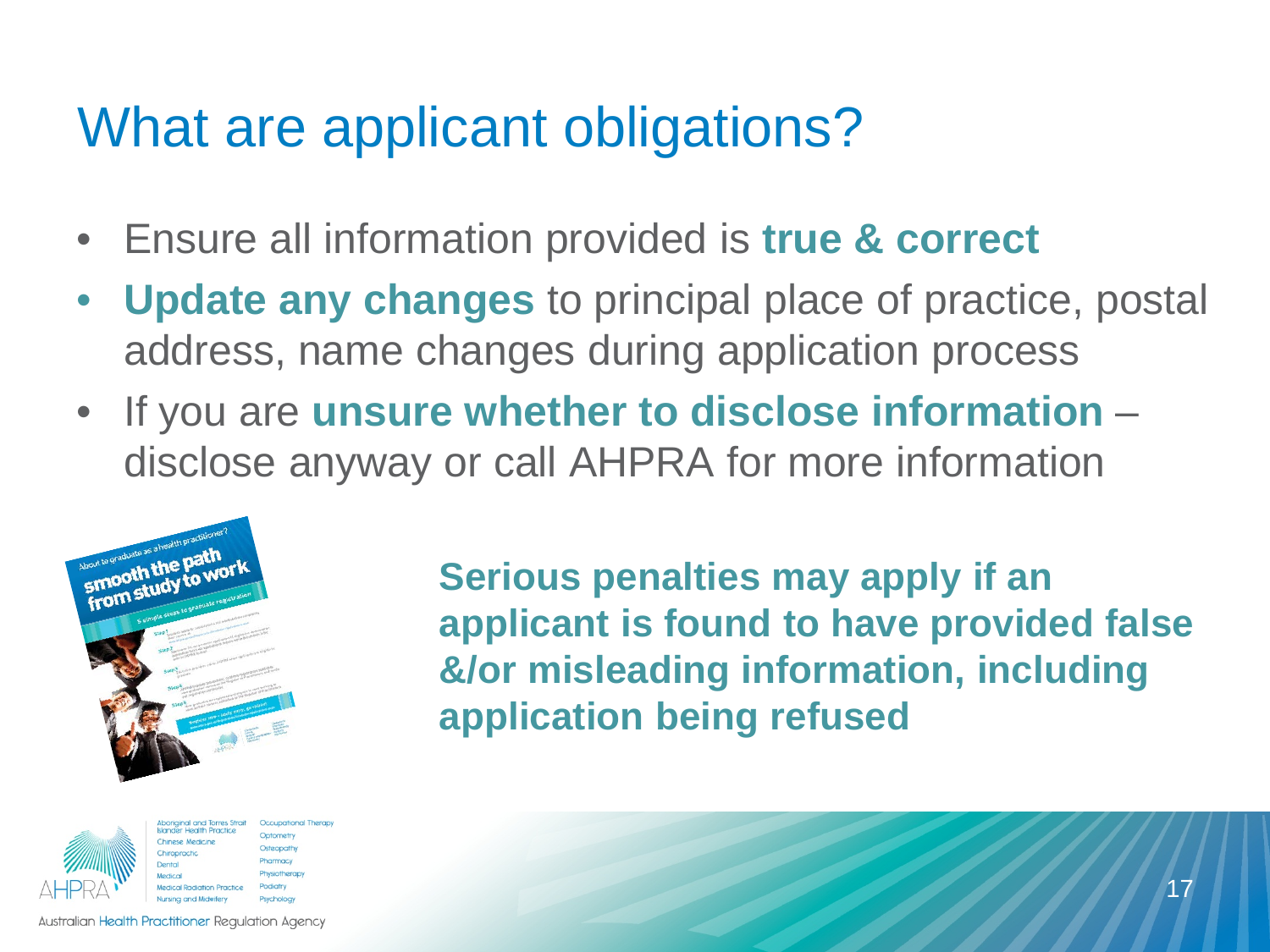### After registration?

Ongoing practitioner responsibilities…

- **Annual renewal** by **30 November** (online renewal encouraged)
	- late fee or reapplication (with all documentation) will be required
- **Declare**:
	- change of contact details or principal place of practice
	- criminal proceedings
	- health issues likely to impact on practice
- Minimum **20 hours CPD each year**: record & reflect
- Recency of practice
- Adhere to standards
- Mandatory notification requirements





**Australian Health Practitioner Regulation Agency**